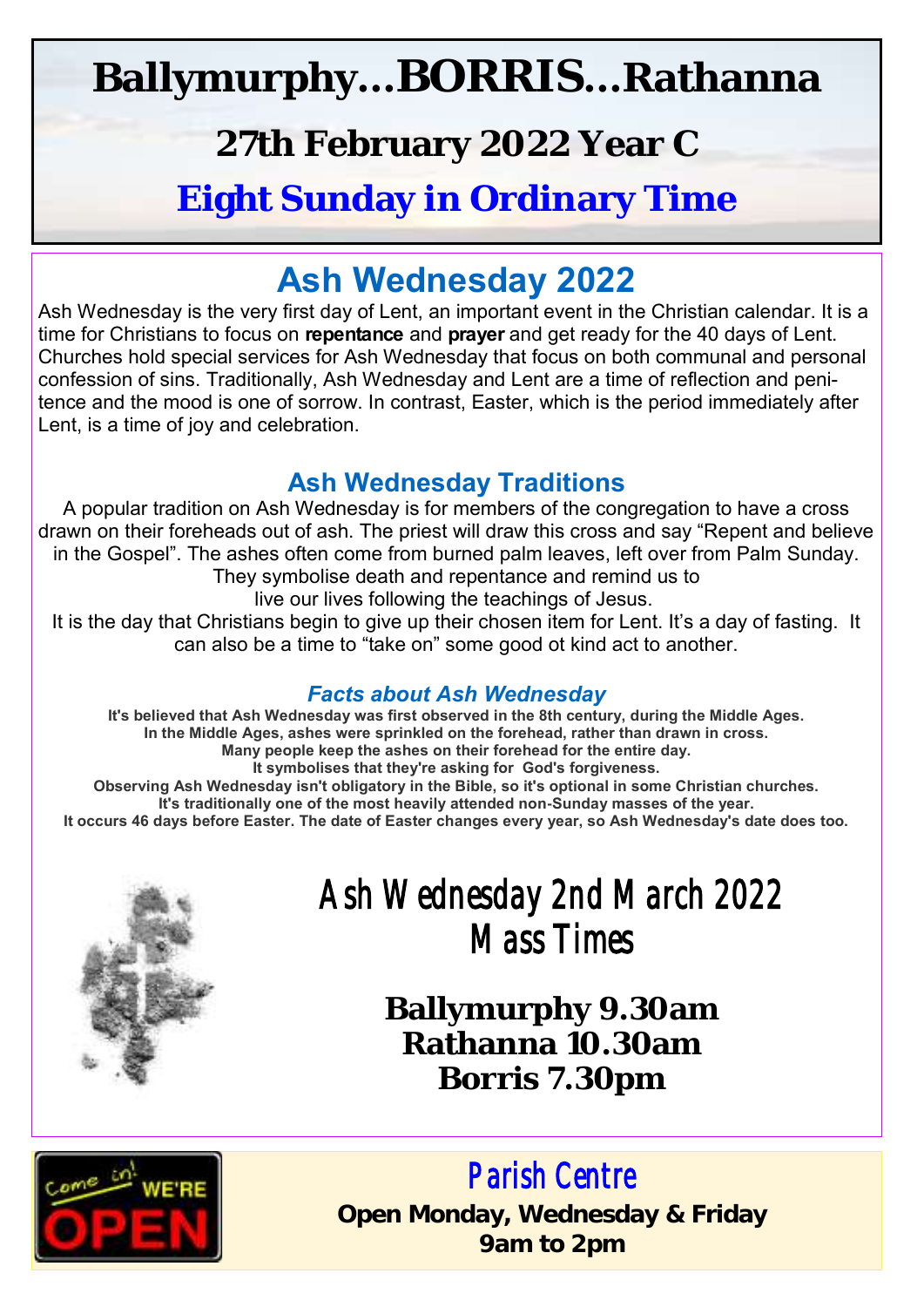#### *With Love We Remember... Saturday 26th & Sunday 27th February*

*Borris - Months Mind Mass* **Sr. Veronica Kennedy Cournellan & Dublin**

*We also pray for:*

**Grazyna Jordon Woodlawn Park, Ted Joyce Borris, Pauline Doyle Camolin, 1st Anniversary Patricia Rea nee Corcoran Powerstown East Goresbridge who died during the week**

*Anniversary Masses this Week*

**Wednesday 2nd March: Deceased members of the Cunningham Family Thursday 3rd March: Tommy Caulfield Pound Lane Friday 4th March: Patrick Redmond Ballymartin**

*God holds them in the palm of his hand...*

### Prayer for Ukraine

God of peace and justice We pray for the people of Ukraine today.

We pray for peace and the laying down of weapons We for all those who fear for tomorrow. that your spirit of comfort draw near to them. We pray for those with power over war and peace, For wisdom, discernment and compassion to guide their decisions.

Above all, we pray for all your precious children at risk that you would hold and protect them. We pray in the name of Jesus, the Prince of Peace.



*Archbishop Justin Welby Archbishop Stephen Cottrell*

#### **Visiting the Sick**

**Fr Rory will call to those on his Sick List & Housebound this week:**

**Thursday 3rd March Ballymurphy & Rathanna**

> **Friday 4th March Borris**

*Parish Contacts* **Borris Parish Email: borrisparish@gmail.com Phone: 059 977 3128**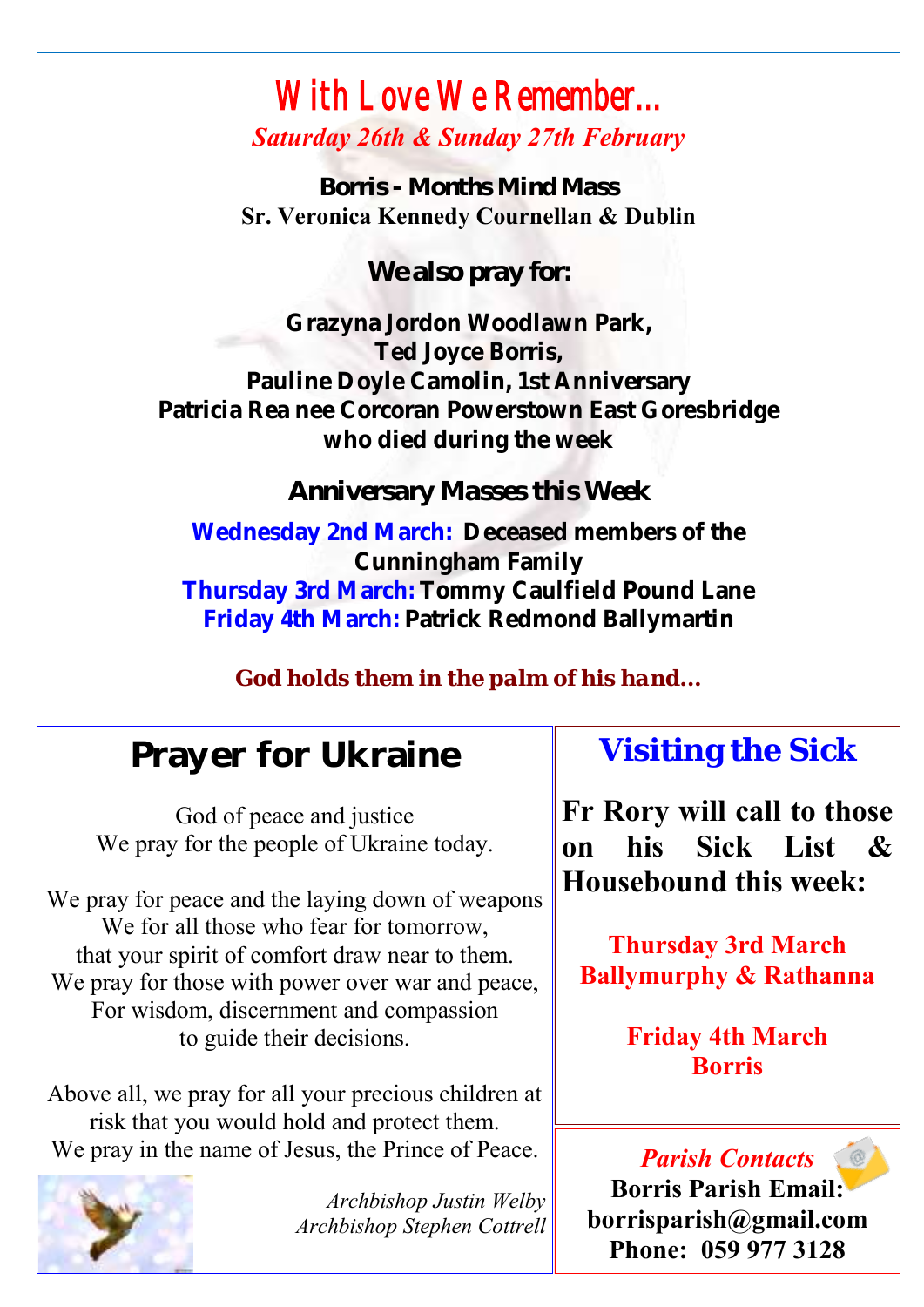#### *Prayer to our Blessed Mother*

Take my hand, O Blessed Mother, hold me firmly lest I fall. I am nervous when I'm walking and to thee I humbly call.

Guide me over every crossing, watch me when I'm on the stairs, let me know you are beside me, listen to my fervent prayers.

Bring me to my destination safely, every single day. Help me with each undertaking, as the hours go on their way.

And when evening falls upon me and I fear to be alone, take my hand, O Blessed Mother, once again and lead me home.

*Amen*

#### *Change Yourself Before Trying To Change Others*

Today's gospel reading gives practical guidance on how to behave as disciples of Jesus. We are warned against our tendency to be judgemental.

'Why do you observe the splinter in the eye of your brother or sister and never notice the plank in your own…Take the plank out of your own eye first and then you will see clearly enough to take out the splinter that is in your brother's eye' (Lk 6:40,42).

This warning against arrogance and hasty judgement of others may seem to be just common sense. However, common sense by times is not all that common. We are all inclined to be judgemental. We notice the faults of others more readily than we see or admit our own faults. Indeed we can be completely blind to failings in ourselves that are all to evident to those who live and work with us.

A wee prayer...

*Lord, grant me the serenity to accept the people I cannot change, the courage to change the one I can, and the wisdom to know that person is ME.*

*Safeguarding* 

If you are concerned about the welfare & safety of children or vulnerable adults contact the

#### **Director of Safeguarding Ms. Kathleen Sherry**  Mob: 085-8021633,

email [safeguarding@kandle.ie](mailto:safeguarding@kandle.ie)

## *Éist Cancer Support Centre*

Éist Cancer Support Centre is now open at [46 Idrone Park, Tullow Road, Carlow.](https://www.google.com/maps/search/46+Idrone+Park,+Tullow+Road,+Carlow?entry=gmail&source=g) 

**Mobile: 085 866 1499 Phone: 059 9139684 Email: [reception@eistcarlowcancersupport.ie](https://mail.google.com/mail/u/0/h/1qtoezsqni0f/?&cs=wh&v=b&to=reception@eistcarlowcancersupport.ie)**

éist

## *Pilgrimage to Knock Shrine*

The Annual Kildare & Leighlin Diocesan Pilgrimage to Knock Shrine will take place this year on Sunday 5<sup>th</sup> June. Due to Covid this pilgrimage was celebrated via webcam for the past couple of years. More details to follow in the coming weeks.

#### *Act of Spiritual Communion*

My Jesus, I believe that You are present in the Most Holy Sacrament. I love You above all things, and I desire to receive You into my soul.

Since I cannot at this moment receive You sacramentally, come at least spiritually into my heart.

I embrace You as if You were already there and unite myself wholly to You. Never permit me to be separated from You.

*Michael McCabe SMA* 

**Amen.**